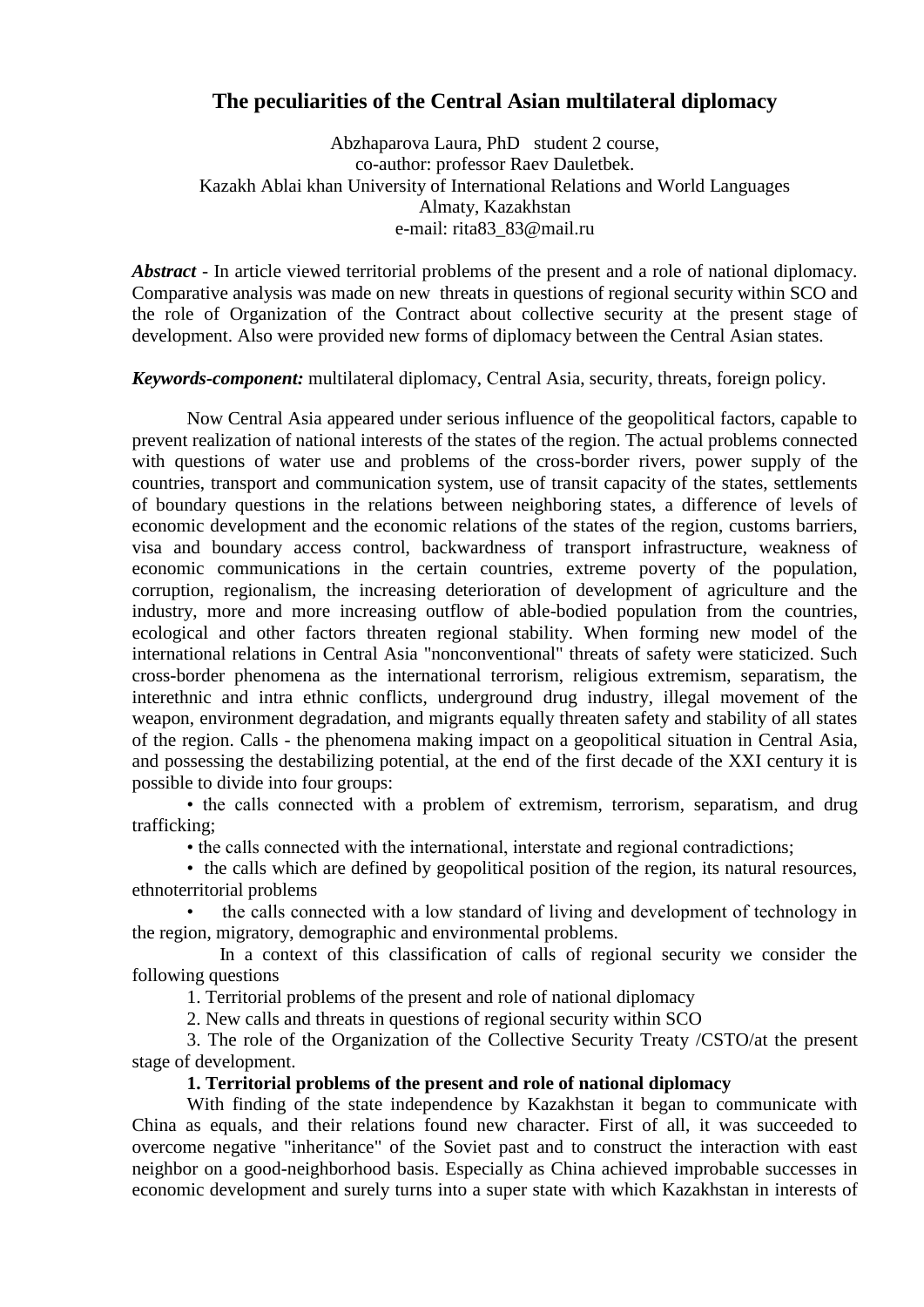its own safety needs to have predictable and stable relationship. It isn't necessary to simplify relationship questions with China. They still exist both in trade, and in the law-enforcement sphere. They should be solved, without subjecting to risk the Kazakhstan-Chinese cooperation. Old as the world the truth says: neighbors I don't choose them grants Supreme. Not casually after all both in Kazakh and in Chinese there is a saying: "The close neighbor is better than the distant relative". Thereby ancestors bequeathed to us to find ways of peaceful co-existence. Really, the history of relationship of the Steppe and the Dragon is filled with exclusive tragic element. Still this history has an effect, including in present discussions about the earth and water. It is indicative that in a regional context our ancient policy didn't undergo so far essential changes. Ablai khan sought to provide good-neighborhood first of all with Russia, China, Khiva and Bukhara. The same questions as the prime are in the agenda of policy of independent Kazakhstan.

After acquisition of independence by Kazakhstan among priorities on strengthening of the state sovereignty there was a problem of legal registration of borders with the adjacent states. It was aggravated, in particular, with a number of questions on border with China, features of administrative-territorial division with other neighbors who have remained in inheritance from the former USSR. The history disposed in such a way that not we fixed these borders, not we generated problems available by places, and it is reality with which it is necessary to reckon. As marked out K.K.Tokayev "While Kazakhstan finally won't resolve an issue of borders, any adjacent state can declare existence of so-called disputable territories that is capable to provoke unpredictable succession of events. Simple statements for accessory of the territory of a problem not to solve. If we want to ensure safety of our state today and life of descendants in the future, we have to resolve urgently boundary issues, other alternative simply doesn't exist. In other words, the only way to avoid negative precedents - to sit down at a negotiating table" [1]. The position of the Kazakhstan diplomacy in this plan was basic - accurate legal Registration of the line of frontier by the conclusion of international treaties. In the bilateral relations with China on a boundary question Kazakhstan was guided first of all by provisions of the Joint Declaration on bases of friendly relationship between the Republic of Kazakhstan and People's Republic of China signed in October, 1993. The president of Kazakhstan N.A.Nazarbayev and the Chairman of the People's Republic of China Jiang Zemin in Beijing. Article 13 of the Declaration says: "The parties confirm the arrangements which have been earlier reached at the Soviet-Chinese negotiations on boundary questions, and will continue discussion of unresolved questions on the basis of contracts on present border between two countries according to the universally recognized norms of international law, in the spirit of equal consultations, mutual understanding and mutual compliance to find mutually acceptable fair and rational decisions" [2].

In new historical conditions Kazakhstan, having remained as though "alone" with China, it was objectively interested in the solution of all territorial questions fraught with serious consequences for safety of the country.

At specification of passing of border the Kazakhstan diplomacy, proceeding from need of observance of norms of international law, at the center put compliance of border to contractual documents. Therefore the decision to carry on negotiations on the basis of the Russian-Chinese contracts of the last century was made because the contracts fixing in international legal aspect frontier between the USSR and the People's Republic of China, doesn't exist. The Kazakhstan diplomacy recognized that in new historical conditions settlement of boundary questions with China opens additional opportunities for strengthening of safety of Kazakhstan, and also for cooperation expansion in various spheres. In confirmation of this fact the ex-Minister of Foreign Affairs of the Republic of Kazakhstan K.K.Tokayev gives an example concerning the Area of Dzungarian Gate which was one of disputable sites and where railroad joining Friendship - Alashankou had to be made, connecting Kazakhstan and China. Coordination of passing of the line of border in this area allowed to finish; road construction in 1992 and to open movement still to (signings of the agreement on the Kazakhstan-Chinese frontier [3].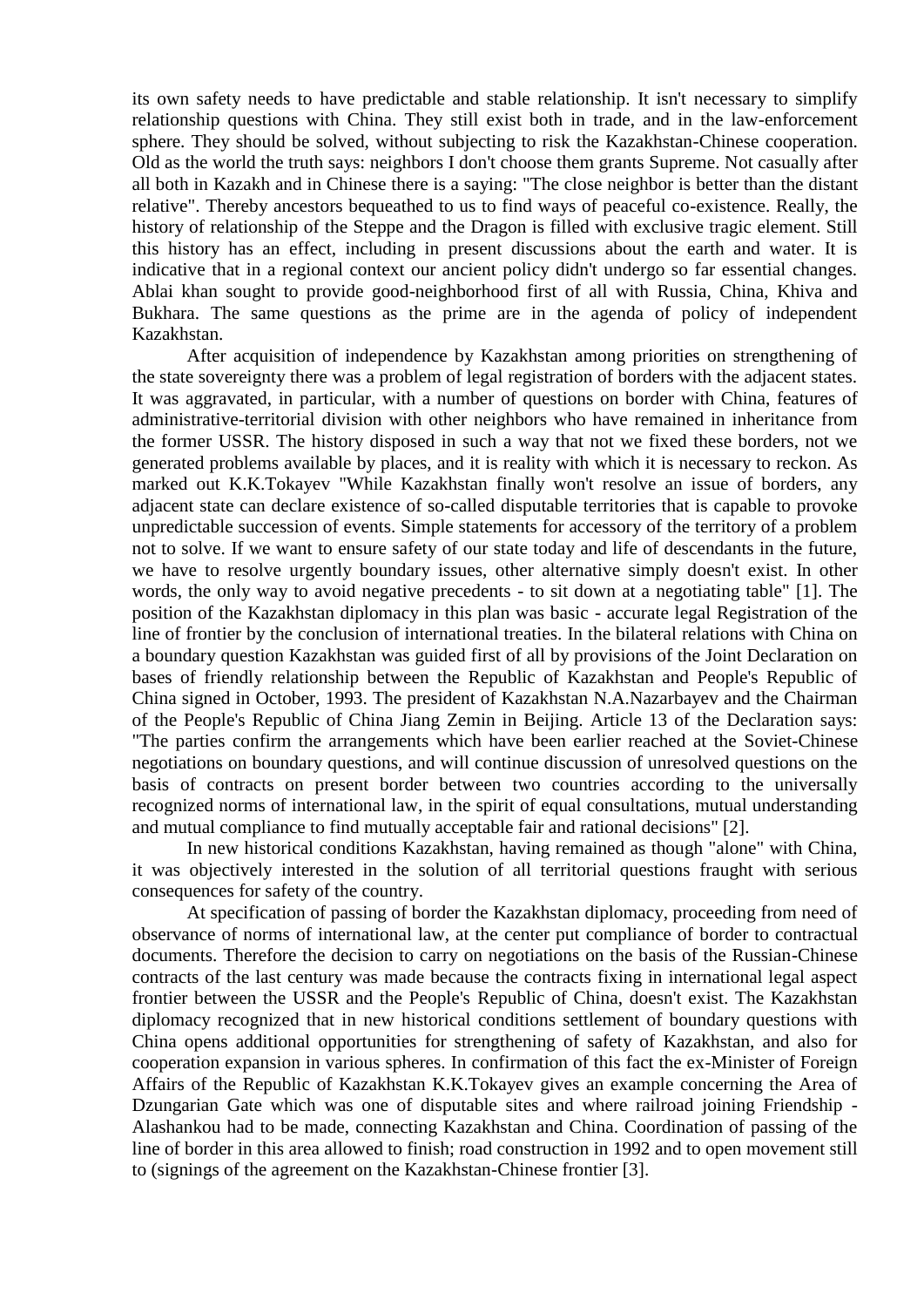The border in this area was delimited under the agreement on border of 1994. And in 1997 the joint Kazakhstan-Chinese demarcation commission carried out border demarcation in this area. As a whole, according to K.K.Tokayev, negotiations with China on a boundary problem went difficult. To reach result accepted for Kazakhstan at negotiations with such skilled partner as China, it was hard. Each of the parties considered the position as the most reasonable, confirmed historical contract and legal documents. Specifics of negotiations was that territories of these sites were the earth of ancestors both for the population of Kazakhstan, and for one and a half million Kazakhs being citizens of China. During long negotiations in Soviet period and in new historical conditions became obvious that discussions — are the deadlock way conducting to strengthening of intensity around border. Therefore the Kazakhstan diplomacy proceeded from need of the compromise solution which would remove a boundary problem from the agenda of the bilateral relations and would exclude possibility of conflict situations in the future, and approached to the solution of a question taking into account various factors, on the basis of the scrupulous analysis of a large number of materials. Materials of unilateral check of the line of border (1982 — 1984), long-term experience of negotiations of governmental delegation of the USSR, materials of geological studying of territories and results of their field inspection were considered. The structure of delegation included competent experts from various government bodies: Ministries of Foreign Affairs, Committee on protection of frontier, Committee on management of land resources of the Ministry of Agriculture, representatives of akims (mayor or governor in Kazakhstan or Kyrgyzstan) of border areas etc. Members of delegation repeatedly left to regions of disputable sites, carried out their studying, met local population. Offers which they took out for decision-making in such difficult and delicate question as boundary carried the weighed comprehensive approach.

It should be noted that since 1991 heads of administrations Taldykorgan, then Almaty, East Kazakhstan areas and their borders took the most direct part both in boundary negotiations, and together with participants of negotiations met local population, explaining these questions, and also made flights of disputable territories by helicopters. There were cases when aboard the helicopter aqsaqals of local borders for joint specification of possible lines of passing of border for the purpose of the accounting of their wishes - traditional regions of pastures of cattle rose, haymakings, graves of ancestors have to remain in the territory of Kazakhstan [4].

Besides, at a final stage of preparation of materials to ratification of these documents opinions of akimats of the called areas which were expressed on expediency of coming into effect of these agreements were requested.

K.K.Tokayev emphasizes that "the solution of territorial problems with China - big achievement of the Kazakhstan diplomacy" as it is difficult to present, the boundary problem which led to two bloody conflicts on Daman (now was how difficult it is Chzhenbaodao's Chinese island) and at the lake Zhalanashkol and brought two nuclear powers to a side of the first intersocialist war. The price of a boundary question is really huge. It is safety of Kazakhstan [5].

In this regard, nobody will begin to challenge that steady borders are a guarantee of safety and stability of any state. Kazakhstan aspires to it as the member of the international community today. Legally issued border - a guarantee of performance of two major principles of international law: the principle of inviolability of border and the principle of territorial integrity of the state - In the first principle two essential elements are expressed: recognition by the parties of legally issued borders and refusal of any territorial claims. And according to the principle of territorial integrity of the state approved by the Charter of the UN in 1945, later the Declaration on the principles of international law of 1970 and the Final act of Meeting on safety and cooperation in Europe of 1975, the participating state assumed obligations to respect territorial integrity of each other. Besides, to abstain from any actions incompatible with the purposes and the principles of the Charter of the UN and directed against territorial integrity, political independence or unity of any participating state.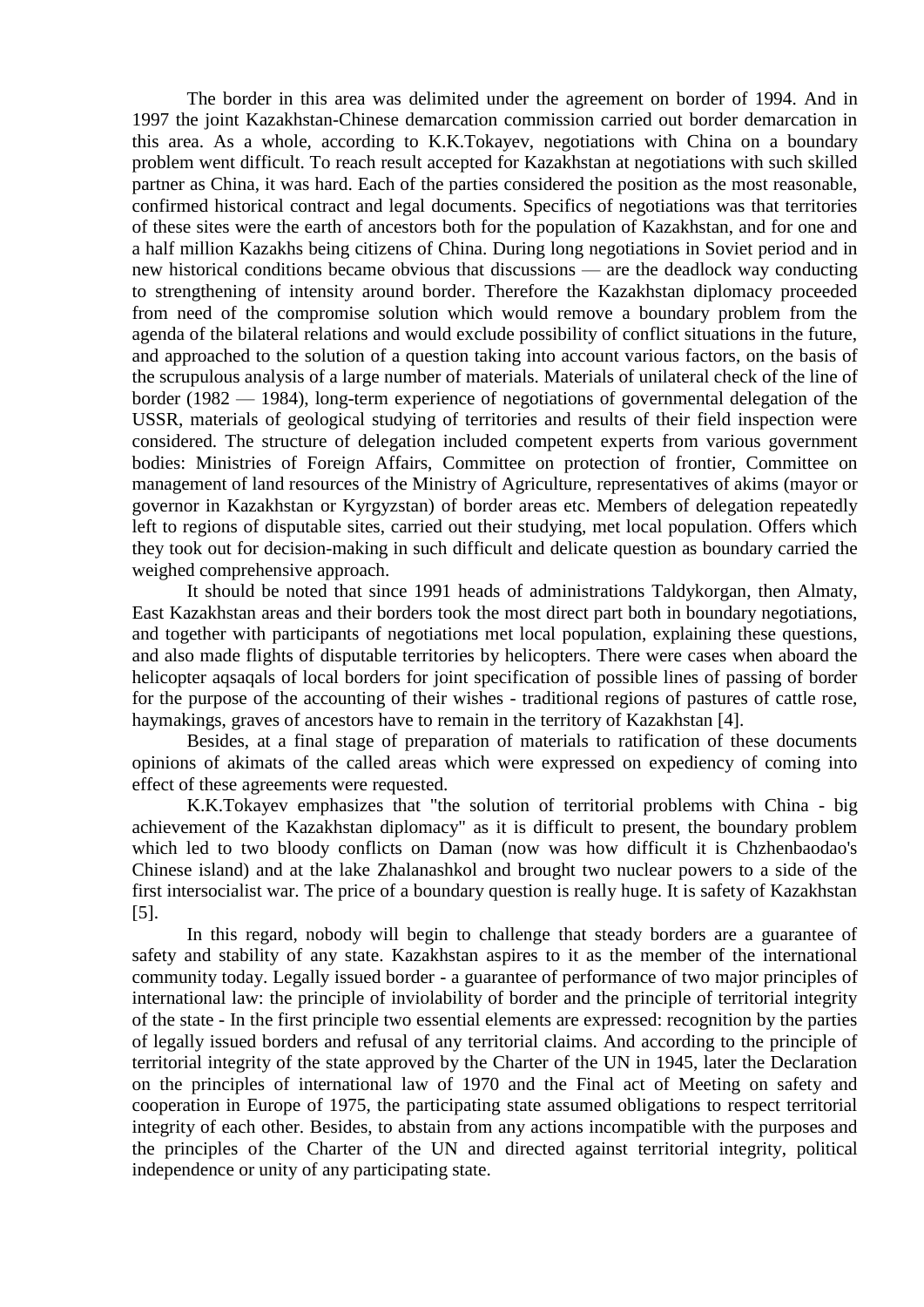So, and after disintegration of the USSR boundary the question continued to be on the agenda of policy of the new independent states, breakthrough in settlement of border disputes to Kazakhstan after finding of independence is made joint efforts it was necessary to resolve territorial dispute with China on 11 sites of 2235 sq.km. It should be noted that Kazakhstan the first of CIS countries put end under full legal registration of border with China in what the big merit of the Kazakhstan diplomacy seems.

## **2. New calls and threats in questions of regional security within SCO**

From the very beginning of existence by the main tasks of SCO proclaimed strengthening of mutual trust and neighborliness between the participating countries, and also assistance to their effective cooperation in political and trade and economic areas.

In "Shanghai process" safety issues took the central place already when five of its participants (Kazakhstan, China, Kyrgyzstan, Russia and Tajikistan) met for the first time in 1996 in Shanghai to agree about confidence-building in military area and about mutual reduction of armed forces around border.

During 1996-1997 "The Shanghai five" signed a number of the agreements, allowed to settle long-term boundary problems around the former Soviet-Chinese border. Shanghai and followed it in a year Moscow the summits became prototypes of structure which in six years was transformed to the full-fledged organization of versatile cooperation.

Collaboration in implementation of the mentioned agreements served as a fundamental principle of that began to be called as "Shanghai spirit" which quintessence are mutual benefit, equality, respect for interests and opinions of each other, mutual consultations, an exit to mutual understanding through consensus and a voluntary consent to carry out the reached agreements.

Thus it should be noted that the new structure logically filled those gaps in the field of management of processes of maintenance of safety which existed, in particular, in the Central Asian region. Attraction to them such global players as Russia and China was a powerful factor in favor of pursued policy.

Transformation of "five" in SCO happened at the summit in Shanghai in June, 2001 in which Uzbekistan for the first time took part. Following the results of a meeting of the head of six states signed the Declaration on creation of SCO and the Shanghai convention on fight against terrorism, separatism and extremism.

In the last document were not only definitions of these phenomena posing threat for all participants of the organization are accurately recorded, but also the concrete directions and forms of fight against them are specified.

At the same time in the Declaration on creation of SCO the circle of the tasks entering into competence of activity of the organization was considerably expanded. Its purposes were proclaimed: "… strengthening between the participating states of mutual trust, friendship and neighborliness; encouragement of effective cooperation between them in political, trade and economic, scientific and technical, cultural, educational, power, transport, ecological and other areas; joint efforts on maintenance and providing the world, safety and stability in the region, to creation of a new democratic, fair and rational political and economic international order" [6].

For the organization of practical activities of SCO her main workers of structure were created: Council of heads of states; Council of heads of governments (prime ministers); Council of ministers of foreign affairs; Meetings of heads of the ministries and departments; Council of national coordinators; Secretariat; Regional anti-terrorist structure (RATS). On a regular basis pass meetings of secretaries of Security councils and general prosecutors.

Thus, unlike "Shanghai five", the organization created on its base, had both more wide range of tasks, and more accurately outlined structure. Interests of the new organization extended on spheres of political, economic, cultural and humanitarian cooperation.

Kazakhstan consistently insisted on need of further institutional strengthening of SCO, development of capacity of the organization for the sphere of safety, expansion of its partner communications.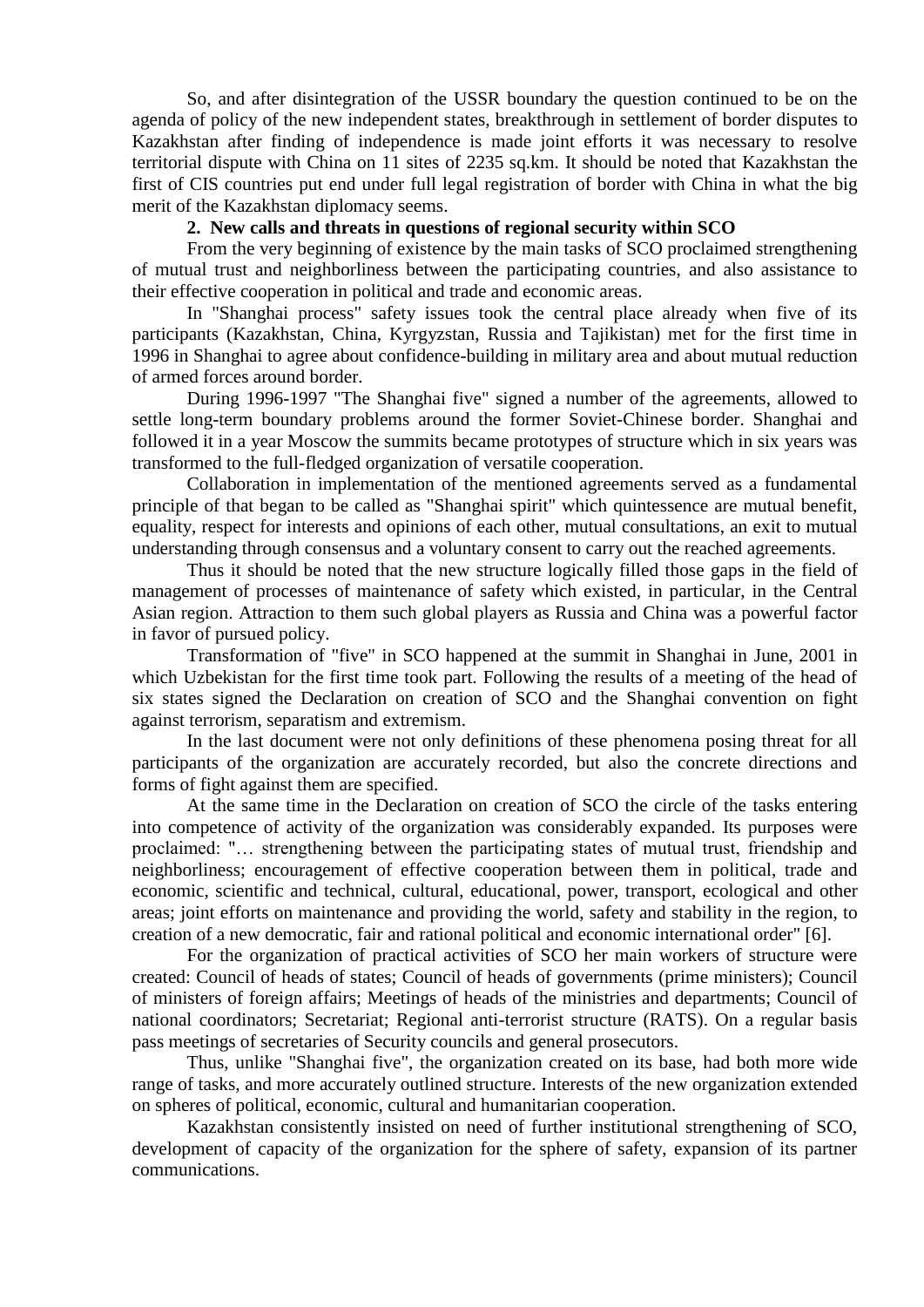These aspects found reflection in decisions passed in July, 2005 in Astana of the summit of heads of states of the Shanghai organization following the results of which the Astana declaration was signed and important documents of anti-terrorist character are approved: The concept of cooperation of member states of SCO in fight against terrorism, separatism and extremism, Provision on constant representatives of member states of SCO at RATS.

Also decisions on granting to Pakistan, Iran and India of the status of observers were made at SCO [7].

By creation of SCO it was begun formation of essentially new system of sub regional cooperation through close interaction of six states, with possible subsequent accession of other countries – on condition of their consent to follow the principles and the obligations put in a basis of SCO.

SCO – not the military block and not closed alliance directed against someone, and the open organization focused on broad international cooperation, including possibility of expansion of its structure. Heads of states defined the main objectives of SCO at the present stage is a peacekeeping, stability and safety in the region, development of trade and economic cooperation.

For Kazakhstan interested in maintenance of stability and safety in Central Asia, all these moments represent direct interest. Stability and safety are indispensable conditions for country advance on the way of further economic and political transformations [8].

Taking into account activization of the international terrorism for Kazakhstan, as well as for other Central Asian countries, fight with so-called "three types of the evil" – terrorism, extremism and separatism has paramount value. Unlike many other international organizations, SCO already at a stage of the creation managed to develop the general definitions of these phenomena, and also to designate the concrete directions and forms of fight against them.

Practical structure for realization of this activity of the organization is RATS with headquarters in Tashkent. These aspects are a good basis for realization of anti-terrorist capacity of SCO in interests of all its participants.

The Republic of Kazakhstan recognizes that cooperation between the states – participants of SCO in trade and economic area has long-term prospects. In particular, as the state – the exporter of energy resources Kazakhstan is interested in search of alternative ways of their delivery to the world markets that is an important element of economic policy of SCO.

Within fight against new threats and calls special value for RK as the state possessing considerable stocks of energy carriers, gets ensuring energy security. In this regard as the organization paying much attention to new threats and calls, SCO can promote the solution of the actual tasks which are taking place in the field.

In this plan Kazakhstan nominated idea of creation of Power club SCO – as the first step to ways to Asian power strategy which in the long term can become one of important activities of the Shanghai organization.

Recently the increasing relevance in relation to the Central Asian region is gained by questions of regulation of water use. During Bishkek (2007) summit of SCO the President of RK N. Nazarbayev suggested to develop the general approaches to use of the cross-border rivers and reservoirs [9]. The problem of water resources can become one of the most perspectives for association of powers of the majority of the countries of SCO.

One of acute problems for Kazakhstan are questions of regulation of migration which can be solved only by association of efforts of a number of the countries and the international organizations. In this regard very actual matter regulation within SCO with creation of special coordinating body is represented.

In view of situation in Afghanistan, special value SCO activization on this direction – as in respect of military safety and fight against terrorism and transit of drugs, and in questions of social and economic and political restoration of the country gets. Important coordinating body here is the contact group "SCO — Afghanistan" operating since 2006.

To further activization of efforts of the Shanghai organization on the Afghan direction can promote increase of level of representation of the states in this contact group, and also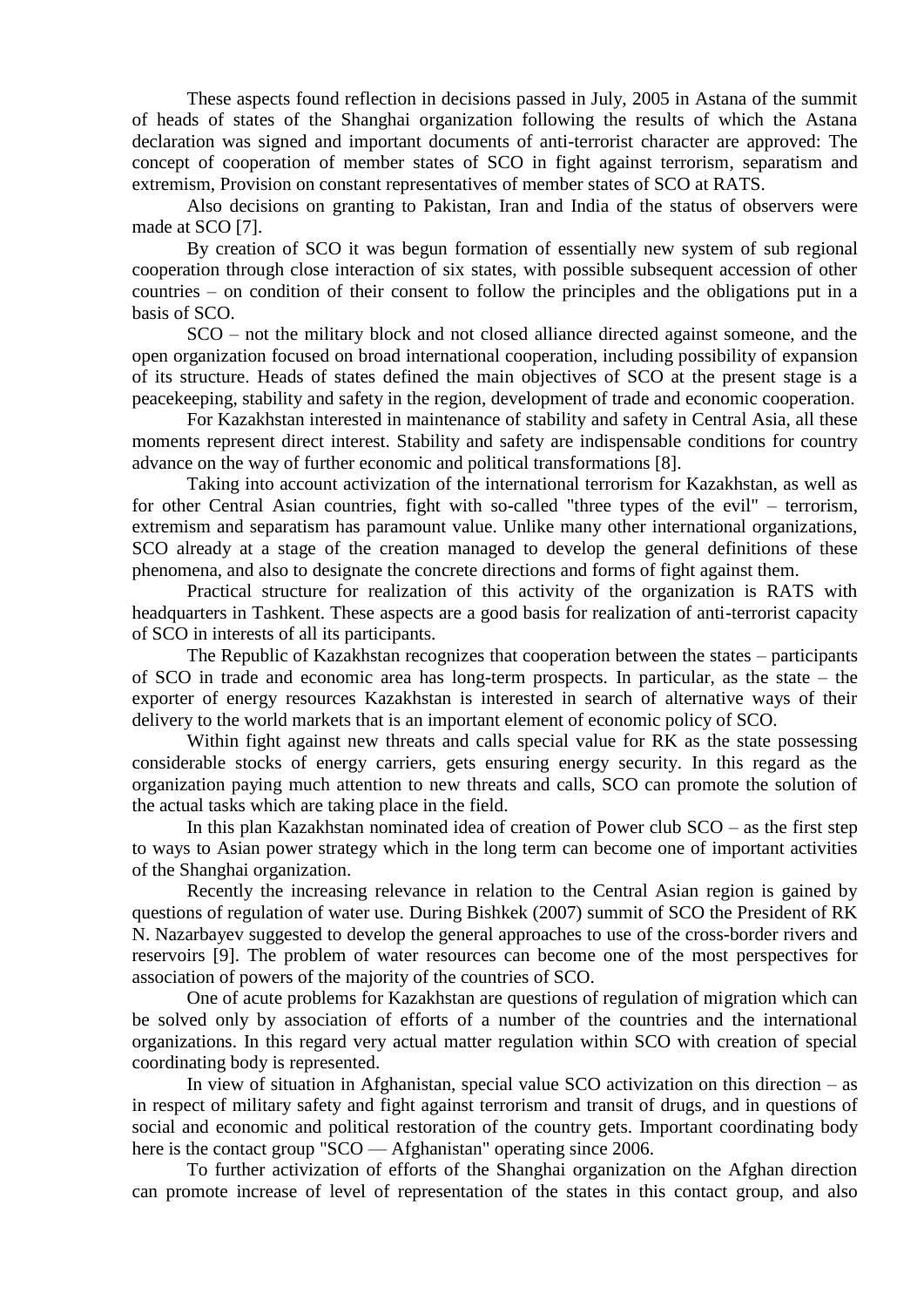carrying out regional conference of SCO on the Afghan perspective with participation of the Afghan representatives.

In this regard at the meeting of deputy ministers of foreign affairs of member states of the Shanghai organization of the cooperation which has taken place on January 14, 2009 in Moscow, the agreement on continuation of preparation of this conference within the special working group [10] was reached.

The authority of SCO on the world increases, and therefore the attention to it from the world community amplifies. Observers in SCO are India, Iran, Mongolia and Pakistan. Potential possibility of receiving the status "the partner in dialogue" at SCO is discussed by experts of the European Union.

Such regional integration structures are interested in closer partnership with SCO, as CSTO, in ASEAN, The Eurasian Economic Community, etc. Besides integration associations, interest to dialogue with the Shanghai organization is shown by the certain countries: Japan, Belarus, Sri Lanka, South Korea, etc.

From the moment of transformation initial "The Shanghai five" in the full-fledged international organization it is possible to note that it is demanded, first of all, as a factor of formation of fair and effective architecture of the international security. In this regard strengthening existing and formation of new effective structures of SCO is equitable to interests of stability and safety in Central Asia, creating necessary conditions for forward development of the countries of the region [11].

For Kazakhstan its participation in SCO in many respects promoted the solution of vital issues of national security. It concerns, first of all, ensuring inviolability of the Kazakhstan-Chinese border, removal of pressure connected with migration of Chinese, strengthening of fight against cross-border crime and drug traffic. Kazakhstan is interested in interaction with the neighbors – Russia and China whom by right it is possible to call by great powers, it allows to resolve border issues, to fight against terrorism and drug industry, to strengthen economic relations, to resolve issues of the cross-border rivers, border environmental problems [12].

Besides, Kazakhstan with its very favorable geographical site can favorably use this factor for activization of participation in processes of transport and communication, power and economic cooperation. Important component of multi vector foreign policy of Kazakhstan traditionally is the aspiration to balance between geostrategic interests of Russia and the People's Republic of China, to play a special role in the Russian-Chinese relations in Central Asia. Kazakhstan will actively use SCO as the mechanism of restriction of military-political influence of Russia by development of communications with the People's Republic of China. Possibility of transformation of SCO is unacceptable for Kazakhstan in military-political structure though in this question a certain pressure is felt from Russia.

Owing to the unique geographical position and existence of considerable transit and transport potential Kazakhstan plays an important role in formation of transport infrastructure, a power configuration in Central Asia and in Eurasia as a whole. The leadership of Kazakhstan attaches special significance to a solution of the problem of transportation of oil from the Caspian region. It is a question and of the oil pipeline the Western Kazakhstan – the Western China, with the participation of the Chinese oil campaigns in development of an oil field in a zone of the Caspian Sea, and of the gas pipeline Kazakhstan – the People's Republic of China, etc.

Kazakhstan developed and submitted to the countries – participants of SCO the draft of the Program of multilateral trade and economic cooperation of the countries – participants of SCO. In long-term prospect till 2020 the program is calculated on creation of optimum conditions for trade and investments, the maximum and effective use of regional resources and gradual transition to free movement of goods, the capital, services and technologies on SCO space.

As well as other Central Asian countries, Kazakhstan it is interested in formation of fair and effective architecture of the international security. In present conditions this circumstance is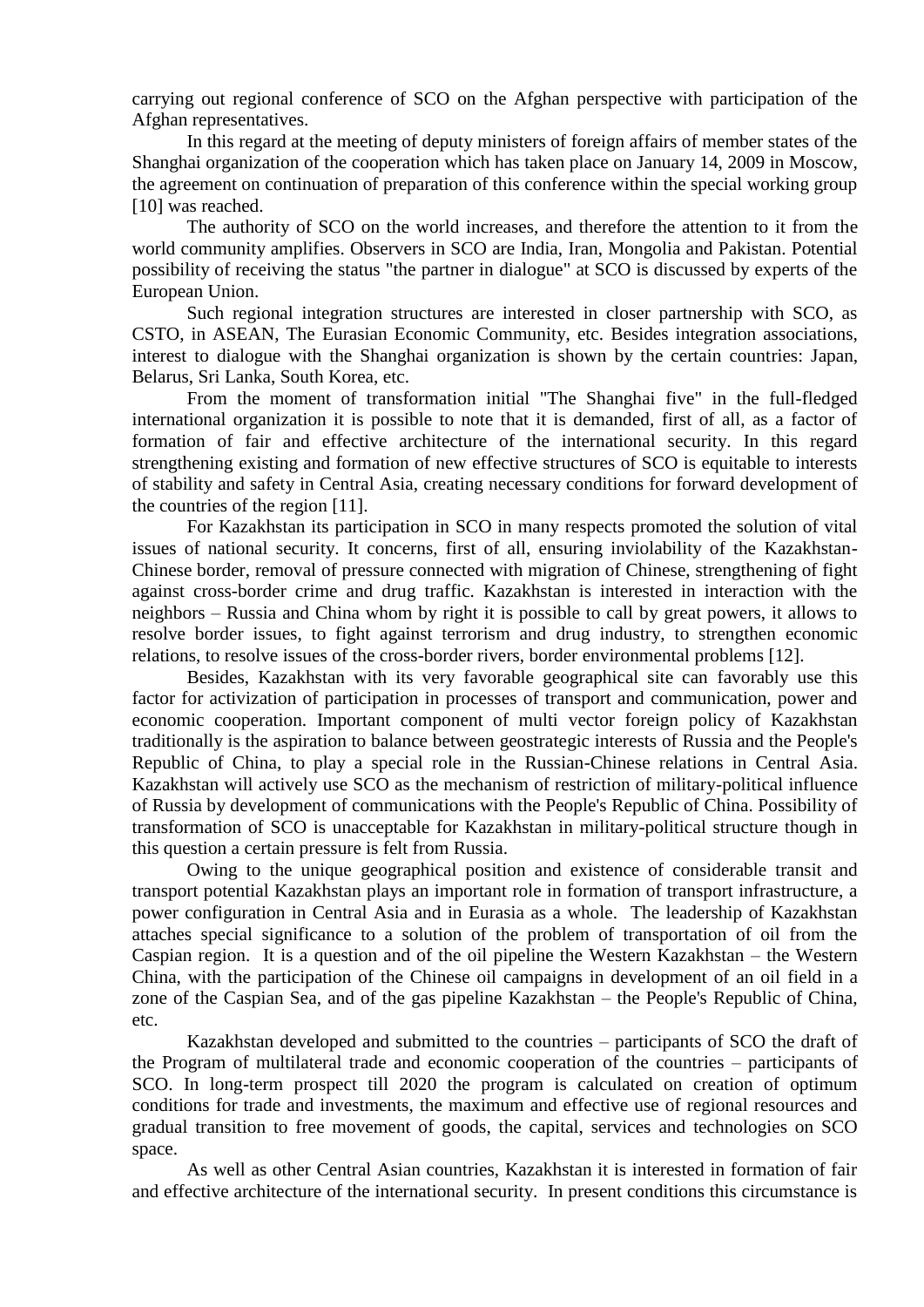of particular importance – against crisis in which already long time there are such leading international organizations as the UN and OSCE. At the same time, there is a need for international venues for definition of rules of the game in the changing international relations.

All these moments represent direct interest for Kazakhstan interested in maintenance in the region of Central Asia to stability and safety which are indispensable conditions for country advance on the way of further economic and political transformations.

Taking into account the basic principles of the organization, that it is accepted to call "Shanghai spirit", SCO just and has every chance to become a dialogue platform for development by participants of the general approaches to the solution of existing problems, first of all, in the field of safety where the organization already stored considerable experience.

1. In view of activization of the international terrorism, for Kazakhstan, as well as for other Central Asian countries, fight with so-called "three types of the evil" – terrorism, extremism and separatism has paramount value. Unlike many other international organizations, SCO already at a stage of the creation managed to develop the general definitions of these phenomena, and also to designate the concrete directions and forms of fight against them. Practical structure for implementation of activity of the organization in the field is RATS with headquarters in Tashkent. These moments are a good basis for realization of anti-terrorist capacity of SCO in interests of all its participants.

2. Within fight against new threats and calls special value for RK as the state possessing considerable stocks of energy carriers, gets ensuring energy security. In this regard as the organization paying much attention to new threats and calls of safety, SCO can promote the solution of actual tasks in the field. In spite of the fact that the idea of creation of Power club SCO advanced by Kazakhstan, as the first step on a way to Asian power strategy, yet didn't get general support of the participating states, there are all bases to believe that in the long term it can become one of important activities of the Shanghai organization.

3. As the state – the exporter of energy resources Kazakhstan is interested in search of alternative ways of their delivery to the world markets that is the integral element of energy security. Besides the traditional Russian direction, the increasing value is gained by east routes of transportation. The largest projects in this regard are: expansion of the operating Alashankou — Atasu oil pipeline; building of the second turn of the oil pipeline which will be stretched to the Caspian Sea, and also construction of the new transit gas pipeline from Turkmenistan through the territory of Kazakhstan to China.

 Taking into account a tendency of further growth of consumption of energy resources China, which already now on this indicator takes the second place in the world (after the USA), cooperation between the People's Republic of China and RK in the field has long-term prospects that can be promoted considerably by membership of both countries in SCO.

4. In view of situation in Afghanistan where efforts of the USA and NATO to take over the control of a situation actually failed, special value is gained by SCO activization on this direction – as in respect of military safety and fight against terrorism and transit of drugs, and in questions of social and economic and political restoration of the country. Important coordinating body here is the contact group SCO operating from last year – Afghanistan. To further activization of efforts of the Shanghai organization on the Afghan direction can promote increase of level of representation of the states in this contact group, and also carrying out regional conference of SCO on the Afghan perspective with participation of the Afghan representatives.

Thus, from the very beginning of the activity the Shanghai organization of cooperation was an important element of ensuring stability and safety in Central Asia. Its creation was dictated by the objective reasons connected with gaps, existing in this area.

Despite disagreements available between participants, characteristic feature of their activity within SCO ability to agree and find mutually acceptable compromises is.

In this regard strengthening existing and formation of new effective structures of SCO is equitable to interests of stability and safety in Central Asia, creating necessary conditions for forward development of the countries of the region [13].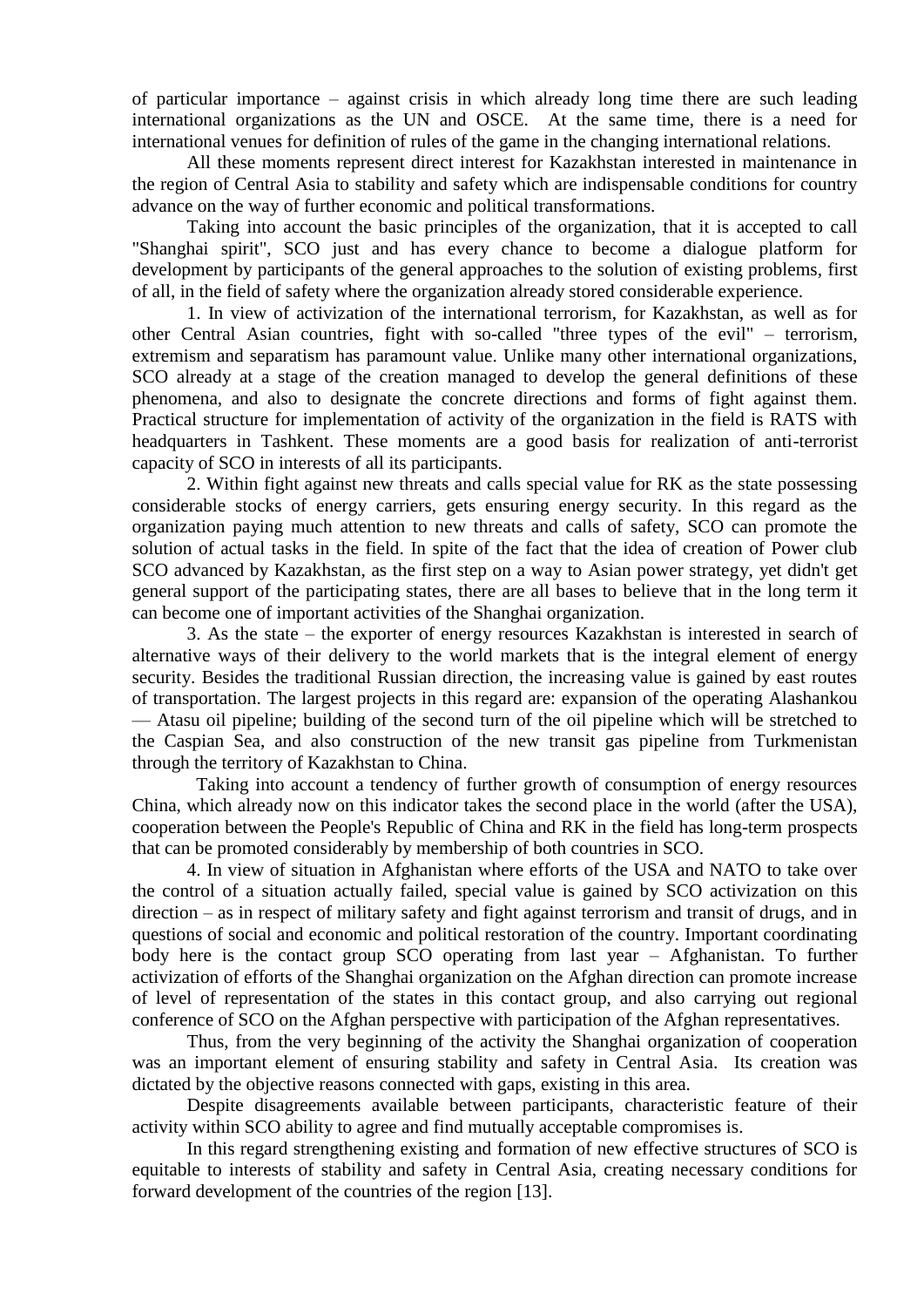For Kazakhstan interaction within SCO represents practical interest – in respect of stimulation of processes of regional integration, fight against traditional and new threats and calls, situation settlement round Afghanistan, increase of political authority and the international image of RK. Further activization of activity within the Shanghai organization of cooperation will promote realization of a foreign policy of our republic.

**3.The role of the Organization of the Collective Security Treaty /CSTO/at the present stage of development**

One of instruments of interaction and coordination of works on ensuring stability and safety in the region of Central Asia today is the Organization of the Collective Security Treaty (CSTO).

At the same time, the assessment of activity of CSTO on the Central Asian direction is impossible without coordination with common problems which the organization, and also without historical dynamics of its development today faces.

CSTO created on the basis of the Collective Security Treaty (CST), concluded within the Commonwealth of Independent States in 1992, initially reflected for ensuring collective security and strengthening of military-political cooperation of CIS countries. As it is specified in Article 4 of the Treaty about collective security, "in case of commission of an act of aggression against any of the participating states all other states - participants will provide it the necessary help, including military, and also will give support by the means which was at their disposal in a procedure of the right to collective defense according to article 51 of the Charter of the UN" [14].

At the initial stage Treaty promoted creation of national Armed forces of participants, providing adequate external conditions for construction of their new independent statehood. One of the main objectives of the Treaty was prevention of negative consequences of disintegration of the USSR and the Warsaw Treaty Organization for preservation of the sovereignty, protection of territorial integrity and the constitutional system of the countries – participants of the Treaty.

The Collective Security Treaty created on its basis in 2003, according to the UN Charter, the international regional association – the Organization of the Collective Security Treaty – passed difficult, but, as a whole, very productive way of the development. Actually within the contract the concept of collective security reflecting specifics of the international relations and geopolitical realities put in it, developing on the former Soviet Union was realized. There was an evolution of the concept "collective security" which became more multidimensional, demanding for the realization of purposeful, systematic efforts on cooperation strengthening in the sphere of foreign policy, fight against terrorism, extremism, drug threat and illegal migration, to deepening of military integration.

For the solution of these major problems in the CSTO format the necessary tools of multilateral interaction on all directions stated above, become almost significant factor in further forward development of the Organization, its formation as universal international structure of safety were created. According to the Secretary General of the Organization of the Collective Security Treaty on N.N. Bordyuzha's, "CSTO is a live organism, flexibly adaptive to quickly changing military-political situation in the region and in the world. Again arising calls and threats on which the Organization has to give are attentively and quickly traced and give adequate answers. All practice of our interaction allows speaking with confidence about CSTO as about an effective factor of safety and stability in the Eurasian region" [15].

This moment are especially actual taking into account dynamics of the processes happening in Central Asia, and also those threats and calls which the region countries face. These new threats and calls directly fall under the expanded concept "collective security" within CSTO to what practical activities of the Organization testify.

Possibilities of the Treaty were visually shown in the fall of 1996 and in the summer of 1998 in connection with dangerous succession of events in Afghanistan, in close proximity to borders of the Central Asian states – participants of CST when attempts of extremists to destabilize a situation in the region were prevented.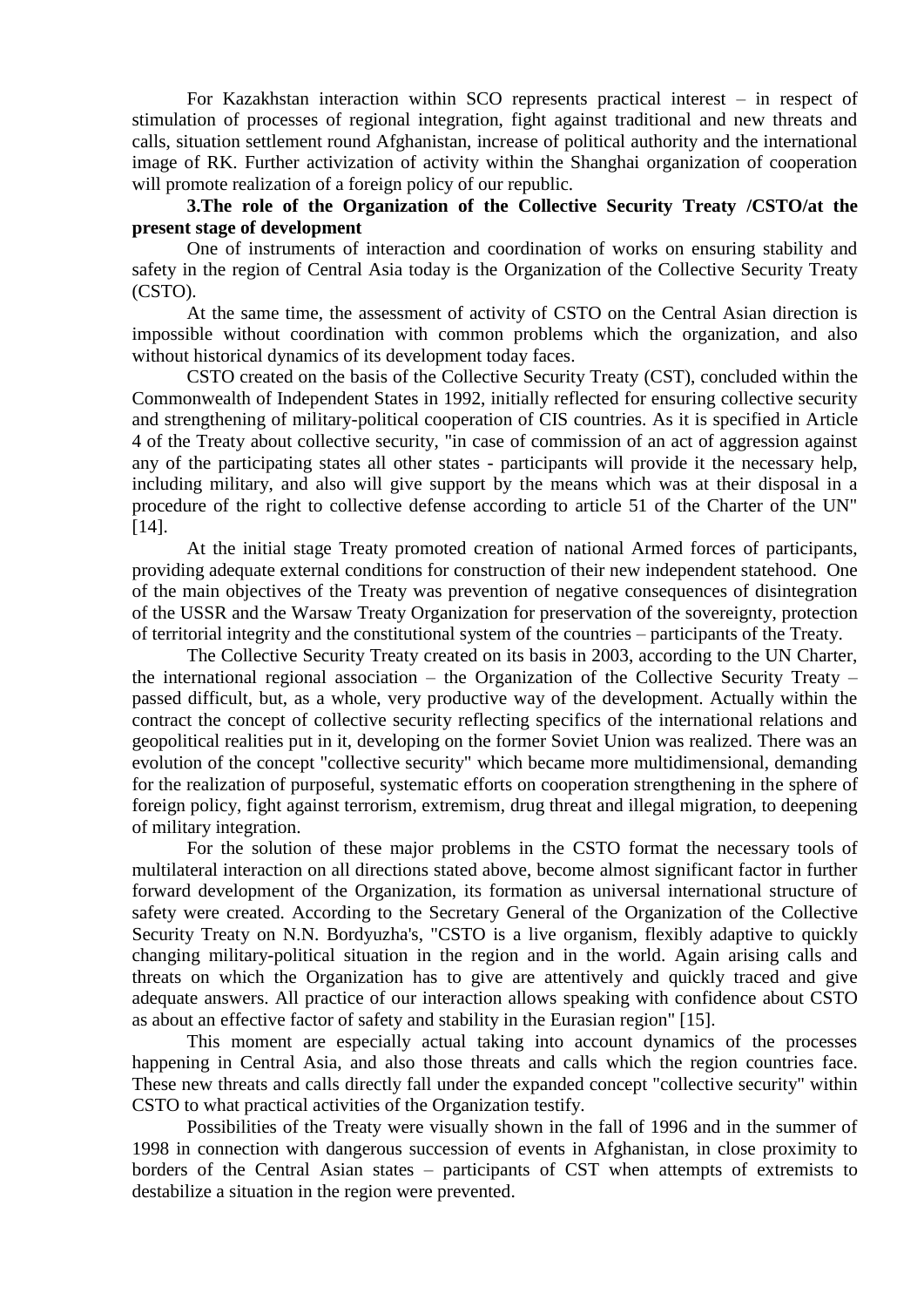In 1999 and 2000 as a result of quickly carried out the states – participants of CST, with participation of Uzbekistan, measures, and neutralized the threat created by large-scale actions of armed groups of the international terrorists in the south of Kyrgyzstan and in other regions of Central Asia.

Leading figures of Tajikistan repeatedly noted an important military-political role of CST in the course of achievement of national reconciliation. And now within CSTO it appears to this country essential political, military and military technical assistance.

Important step on a way of deepening of military and technical cooperation between the participating states was signing in 2000 of the Agreement on the basic principles of the Military and Technical Cooperation (MTC).

Creation in 2001 of Collective Rapid Deployment Forces of the Central Asian region (CRDF CAR), now completed with four battalions from Russia, Kazakhstan, Kyrgyzstan and Tajikistan (on one from each state) with a total number of 1500 people became a logical stage in formation and development of a military component of CST. The constant task force of the Staff CRDF which is deploying in Bishkek works.

In a peace time the divisions entering into CRDF, are in national territories and in national submission; joint doctrines are periodically carried out. The last on time of the doctrine CSTO "Boundary-2007" passed in the territory of Russia and Tajikistan on March 27 – on April 6, 2007. Their subject: "Use of forces and means of system of collective security in a counterterrorist operation in the Central Asian region of collective security".

As an indicator of productivity of activity on this direction it is possible to regard that circumstance that after CRDF creation since summer of 2001 activity of actions of bands concerning the Central Asian states – participants of CST considerably decreased.

Within fight against drug trafficking the Coordination council of heads of competent authorities of member countries of CSTO is created, quick and preventive events with participation of forces and means of law-enforcement bodies, national security, border and customs services (for example, the operation "Channel") are held.

Since 2006 the joint quick and preventive events directed on identification and overlapping of channels of illegal migration, suppression of activity of transnational criminal groups on the most intensive directions of entrance departure of foreign citizens of the third countries are held. So, in 15 days of the operation "Illegal immigrant" performed in 2006 for violation of the migratory legislation more than 28 thousand people were attracted to responsibility, from the countries 1184 persons are deported, activity of a number of the transnational groups which were engaged in human trafficking, illegal arms supplies, explosives and drugs is stopped. In a development stage – the draft of the Plan of action of member states of CSTO on formation of collective system of counteraction of illegal migration of citizens of the third countries for the period till 2012.

One of priority activities of CSTO is work on strengthening of the international mode of nuclear non-proliferation. At the Seventh conference on the review of the Nuclear Non-Proliferation Treaty (NNPT), passed in May, 2005 in New York, by the countries – participants of CSTO the joint statement in which relevance "threats of distribution of the nuclear weapon, and also materials and the technologies which are required for its creation, especially in the conditions of growth of terrorist danger" was emphasized and was widespread.

CSTO member countries especially noted a contribution of Belarus and Kazakhstan to strengthening of a mode of non-proliferation – by a voluntary conclusion of the nuclear weapon from the territories, and urged other participants of the NNPT to confirm commitment to this agreement.

Taking into account geopolitical and geographical factors for the states of Central Asia further activities of CSTO for situation stabilization in Afghanistan have special value. Within the Organization are developed and plans of fight against terrorism and the drug threat, IRA proceeding from the territory are realized in practice. In January, 2006 there began the activity the Working group at SMID CSTO across Afghanistan for the purpose of adjustment of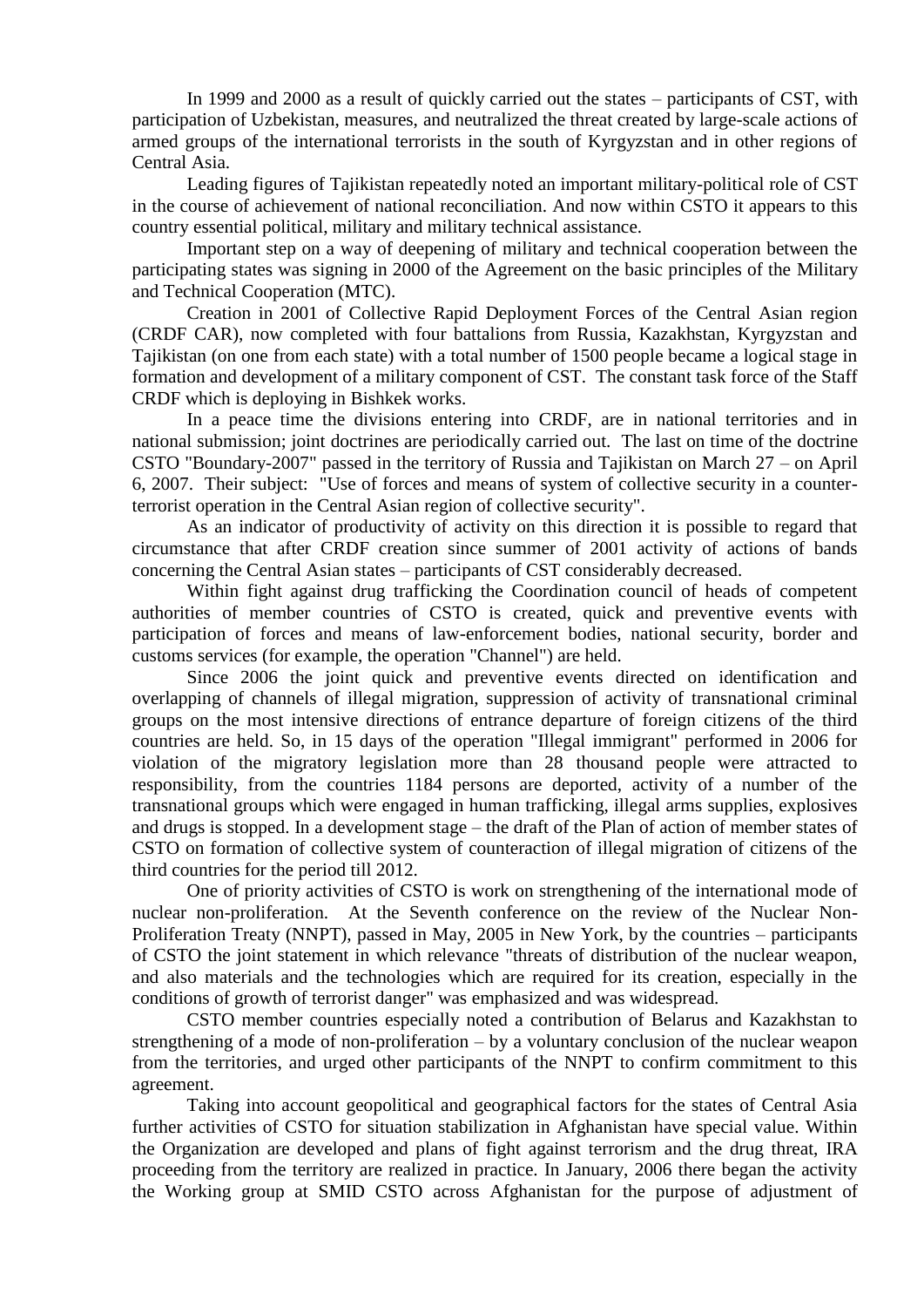interaction with the authorities of this country concerning post-conflict arrangement. Thus, as it is represented, interaction with Afghanistan can appear that factor which will promote more active participation of Uzbekistan in CSTO activity (Uzbekistan restored membership in the Organization in 2006), and also to attraction of Turkmenistan to partner interaction with the Organization.

Passed in St. Petersburg on March 30, 2007 organizational meeting of the Constant commissions of the Parliamentary Assembly (PA) of CSTO showed considerable interest of national parliamentarians to Organization activity. First of all, it is expressed in high level of representation of national legislature in Assembly. For example, from 18 members of the Constant commission of PA of CSTO on political affairs and the international cooperation four – chairmen of profile committees of national parliaments and four – deputy chairmen (heads the Commission on political affairs and the international cooperation – the chairman of Committee of the Senate of Parliament of the Republic of Kazakhstan on the international affairs, defense and safety A.Bizhanov).

Thus, as practice shows, participation of Kazakhstan and other countries of Central Asia in the Organization of the Collective Security Treaty radically increased efficiency of their efforts in ensuring collective security in the Central Asian region. Generally it concerned fight against the international terrorism, drug industry, organized crime, illegal migration both other threats and calls that, in turn, promoted a further institutionalization of CSTO.

CSTO is an important factor of stability and safety on space of the CIS and in the region of Central Asia. Having played at an initial stage a big role in creation of national Armed forces of member states, providing adequate external conditions for construction of their new independent statehood, the Treaty promoted prevention of negative consequences of disintegration of the USSR, ensuring protection of territorial integrity and the constitutional system of participants. In particular, thanks to Treaty opportunities, some attempts of destabilization of a situation in the Central Asian region extremist groups in the late nineties were neutralized.

The subsequent exit of CSTO to new level of regional communications and expansion of the directions of its activity testify to strengthening on the world scene, in the conditions of the changed geopolitical situation, positions of the countries entering into it. These circumstances have important value for the Central Asian countries interested in strengthening of safety and development of integration processes, one of which instruments of stimulation is CSTO.

## **The list of the used sources:**

1. Tokayev K K. The solution of territorial problems with China - big achievement of the Kazakhstan diplomacy/Arguments and the Facts Kazakhstan. -1999. - $\mathcal{N} \geq 20$ . – p.3

2. Kazakhstan - China: 1992 - 1997 / K.Sultanov. - Almaty; Beijing. 1997 . - Page 137- 138.

3. Tokayev K.K. interview. What is covered behind the agreement on border with China? // Kazakhstan truth. - 1998. - July 15. – p.3

4. Tokayev K.K. Interview. From where three disputable sites//New generation undertook. - 1999. - March 12.

5. Tokayev K.K. The solution of territorial problems with China - big achievement of the Kazakhstan diplomacy//Arguments and the Facts Kazakhstan. -1999. -№20.- p.3

6. The declaration on SCO creation of June 15, 2001//htpp: // www.sectsco.org

7. Materials of the summit of heads of states of the Shanghai organization of cooperation of July 5, 2005//htpp: // www.sectsco.org

8. SCO and safety and cooperation problems in Central Asia: Materials of the international scientific and practical conference (Almaty, on April 15, 2009). — Almaty: KISI at the President of RK,  $2010 - p.152$ 

9. The Bishkek declaration of August 16, 2007//htpp: // www.sectsco.org